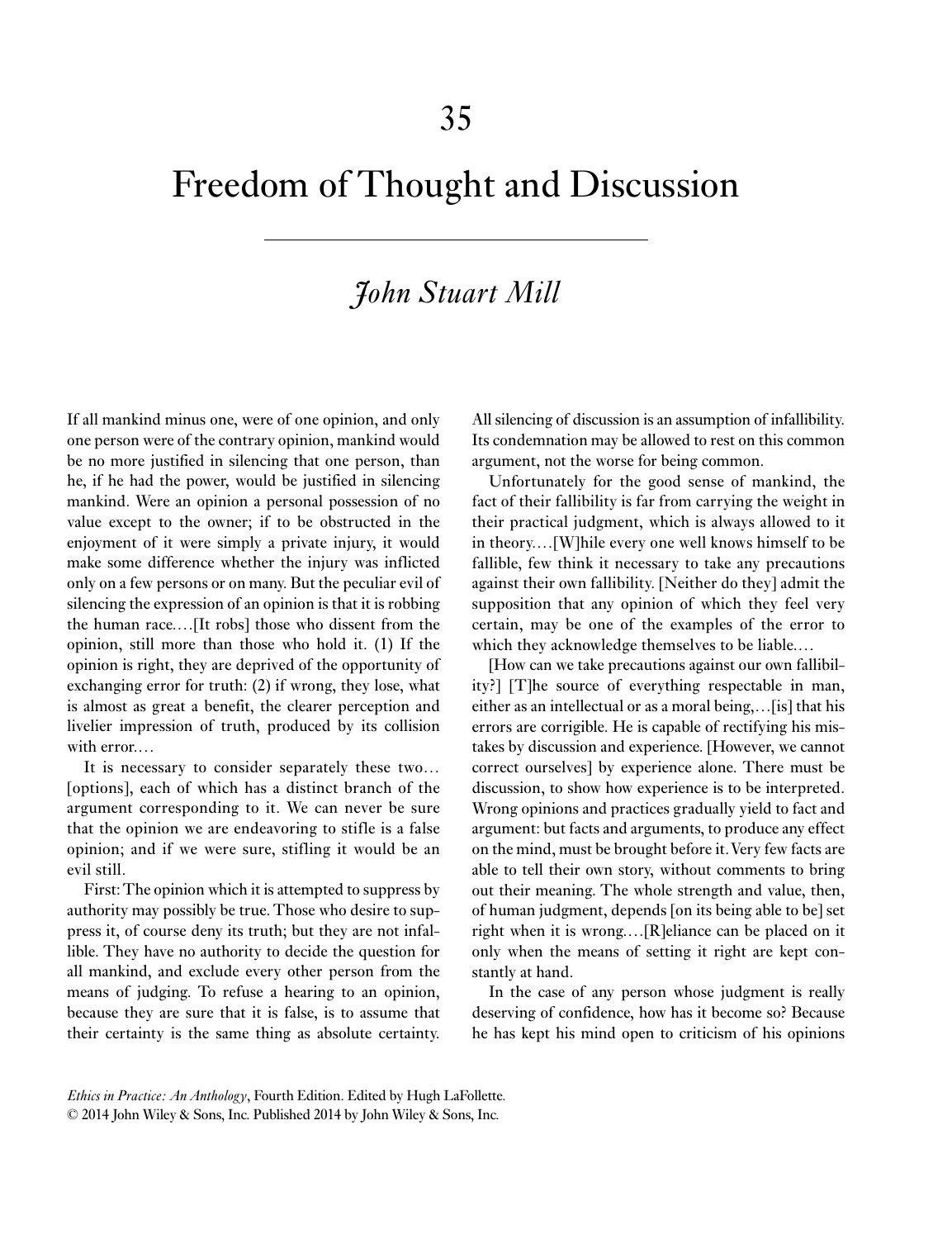and conduct. Because it has been his practice to listen to all that could be said against him; to profit by as much of it as was just, and expound to himself, and upon occasion to others, the fallacy of what was fallacious. Because he has felt that the only way in which a human being can make some approach to knowing the whole of a subject is by hearing what can be said about it by persons of every variety of opinion, and studying [them all]. No wise man ever acquired his wisdom in any mode but this; nor is it in the nature of human intellect to become wise in any other manner.…

…[Thus] the beliefs which we have most warrant for, have no safeguard to rest on, but a standing invitation to the whole world to prove them unfounded. If the challenge is not accepted, or is accepted and the attempt fails, we are far enough from certainty still; but we have done the best that the existing state of human reason admits of; we have neglected nothing that could give the truth a chance of reaching us.…This is the amount of certainty attainable by a fallible being, and this the sole way of attaining it.

Strange it is, that men should admit the validity of the arguments for free discussion, but object to their being "pushed to an extreme"; not seeing that unless the reasons are good for an extreme case, they are not good for any case. Strange that they should imagine that they are not assuming infallibility when they acknowledge that there should be free discussion on all subjects which can possibly be doubtful, but think that some particular principle or doctrine should be forbidden to be questioned because it is so certain, that is, because they are certain that it is certain. To call any proposition certain, while there is any one who would deny its certainty if permitted, but who is not permitted, is to assume that we ourselves, and those who agree with us, are the judges of certainty, and judges without hearing the other side.…

Let us now pass to the second division of the argument.…[L]et us assume [the received options] to be true. [Let us] examine into the worth of the manner in which they are likely to be held, when their truth is not freely and openly canvassed. However unwillingly a person who has a strong opinion may admit the possibility that his opinion may be false, he ought to be moved by the consideration that however true it may be, if it is not fully, frequently, and fearlessly discussed, it will be held as a dead dogma, not a living truth.…

…He who knows only his own side of the case, knows little of that. His reasons may be good, and no one may

have been able to refute them. But if he is equally unable to refute the reasons on the opposite side; if he does not so much as know what they are, he has no ground for preferring either opinion. The rational position for him would be suspension of judgment, and unless he contents himself with that, he is either led by authority, or adopts, like the generality of the world, the side to which he feels most inclination.

Nor is it enough that he should hear the arguments of adversaries from his own teachers, presented as they state them, and accompanied by what they offer as refutations. This is not the way to do justice to the arguments, or bring them into real contact with his own mind. He must be able to hear them from persons who actually believe them; who defend them in earnest, and do their very utmost for them. He must know them in their most plausible and persuasive form; he must feel the whole force of the difficulty…else he will never really possess himself of the portion of truth which meets and removes that difficulty.

Ninety-nine in a hundred of what are called educated men are in this condition, even of those who can argue fluently for their opinions. Their conclusion may be true, but it might be false for anything they know: they have never thrown themselves into the mental position of those who think differently from them, and considered what such persons may have to say; and consequently they do not, in any proper sense of the word, know the doctrine which they themselves profess.…All that part of the truth which turns the scale, and decides the judgment of a completely informed mind, they are strangers to; nor is it ever really known, but to those who have attended equally and impartially to both sides, and endeavoured to see the reasons of both in the strongest light. So essential is this discipline to a real understanding of moral and human subjects, that if opponents of all important truths do not exist, it is indispensable to imagine them and supply them with the strongest arguments which the most skilful devil's advocate can conjure up.…

[Consider] the manner in which the majority of believers hold the doctrines of Christianity. By Christianity I here mean what is accounted such by all churches and sects – the maxims and precepts contained in the New Testament. These are considered sacred, and accepted as laws, by all professing Christians. Yet it is scarcely too much to say that not one Christian in a thousand guides or tests his individual conduct by reference to those laws.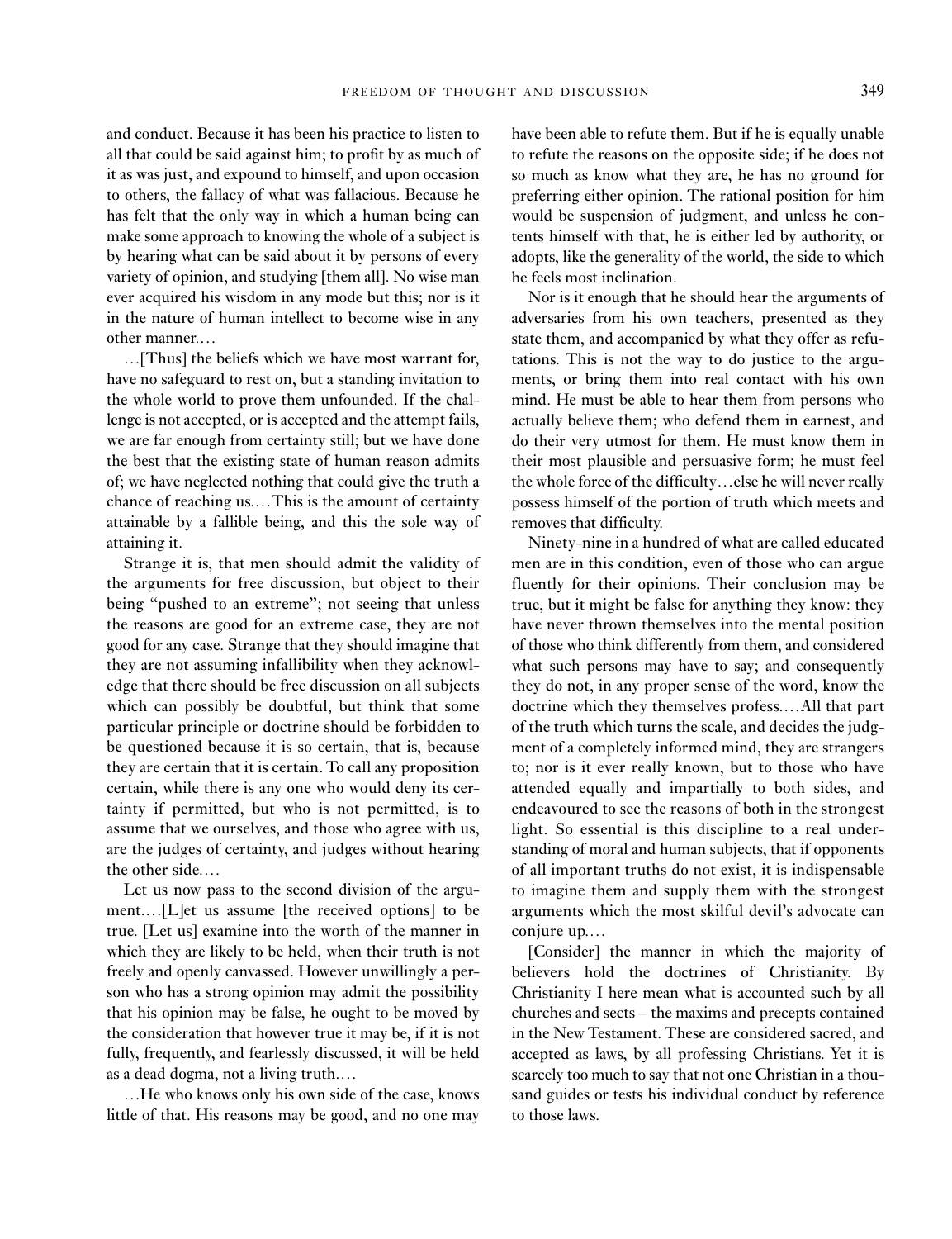The standard to which he does refer it, is the custom of his nation, his class, or his religious profession. He has thus, on the one hand, a collection of ethical maxims, which he believes to have been vouchsafed to him by infallible wisdom as rules for his government; and on the other, a set of every-day judgments and practices, which go a certain length with some of those maxims, not so great a length with others, stand in direct opposition to some, and are, on the whole, a compromise between the Christian creed and the interests and suggestions of worldly life. To the first of these standards he gives his homage; to the other his real allegiance. All Christians believe that the blessed are the poor and humble, and those who are ill-used by the world; that it is easier for a camel to pass through the eye of a needle than for a rich man to enter the kingdom of heaven; that they should judge not, lest they be judged; that they should swear not at all; that they should love their neighbour as themselves; that if one take their cloak, they should give him their coat also; that they should take no thought for the morrow; that if they would be perfect, they should sell all that they have and give it to the poor.

[Christians] are not insincere when they say that they believe these things. They do believe them, as people believe what they have always heard lauded and never discussed. But in the sense of that living belief which regulates conduct, they believe these doctrines just up to the point to which it is usual to act upon them. The doctrines in their integrity are serviceable to pelt adversaries with; and it is understood that they are to be put forward (when possible) as the reasons for whatever people do that they think laudable. But any one who reminded them that the maxims require an infinity of things which they never even think of doing would gain nothing but to be classed among those very unpopular characters who affect to be better than other people. The doctrines have no hold on ordinary believers – are not a power in their minds. They have an habitual respect for the sound of them, but no feeling which spreads from the words to the things signified, and forces the mind to take them in, and make them conform to the formula. Whenever conduct is concerned, they look round for Mr. A and B to direct them how far to go in obeying Christ.

Now we may be well assured that the case was not thus, but far otherwise, with the early Christians. Had it been thus, Christianity never would have expanded from an obscure sect of the despised Hebrews into the religion of the Roman Empire. When their enemies said, "See how these Christians love one another" (a remark not likely to be made by anybody now), they assuredly had a much livelier feeling of the meaning of their creed than they have ever had since. And to this cause, probably, it is chiefly owing that Christianity now makes so little progress in extending its domain, and after eighteen centuries, is still nearly confined to Europeans and the descendants of Europeans. …The sayings of Christ coexist passively in their minds, producing hardly any effect beyond what is caused by mere listening to words so amiable and bland.

There are many reasons, doubtless, why doctrines which are the badge of a sect retain more of their vitality than those common to all recognized sects, and why more pains are taken by teachers to keep their meaning alive; but one reason certainly is, that the peculiar doctrines are more questioned, and have to be oftener defended against open gainsayers. Both teachers and learners go to sleep at their post, as soon as there is no enemy in the field.…

Before quitting the subject of freedom of opinion, it is fit to take notice of those who say that the free expression of all opinions should be permitted, on condition that the manner be temperate, and do not pass the bounds of fair discussion. Much might be said on the impossibility of fixing where these supposed bounds are to be placed. [I]f the test be offense to those whose opinion is attacked, I think experience testifies that this offense is given whenever the attack is telling and powerful, and that every opponent who pushes them hard, and whom they find it difficult to answer, appears to them, if he shows any strong feeling on the subject, an intemperate opponent. [T]his, though an important consideration in a practical point of view, merges in a more fundamental objection. Undoubtedly the manner of asserting an opinion, even though it be a true one, may be very objectionable, and may justly incur severe censure. But the principal offences of the kind are such as it is mostly impossible, unless by accidental self-betrayal, to bring home to conviction. The gravest of them is, to argue sophistically, to suppress facts or arguments, to misstate the elements of the case, or misrepresent the opposite opinion. [I]t is rarely possible on adequate grounds conscientiously to stamp [this kind of] misrepresentation as morally culpable; and still less could law presume to interfere with this kind of controversial misconduct.

With regard to what is commonly meant by intemperate discussion, namely, invective, sarcasm, personality,